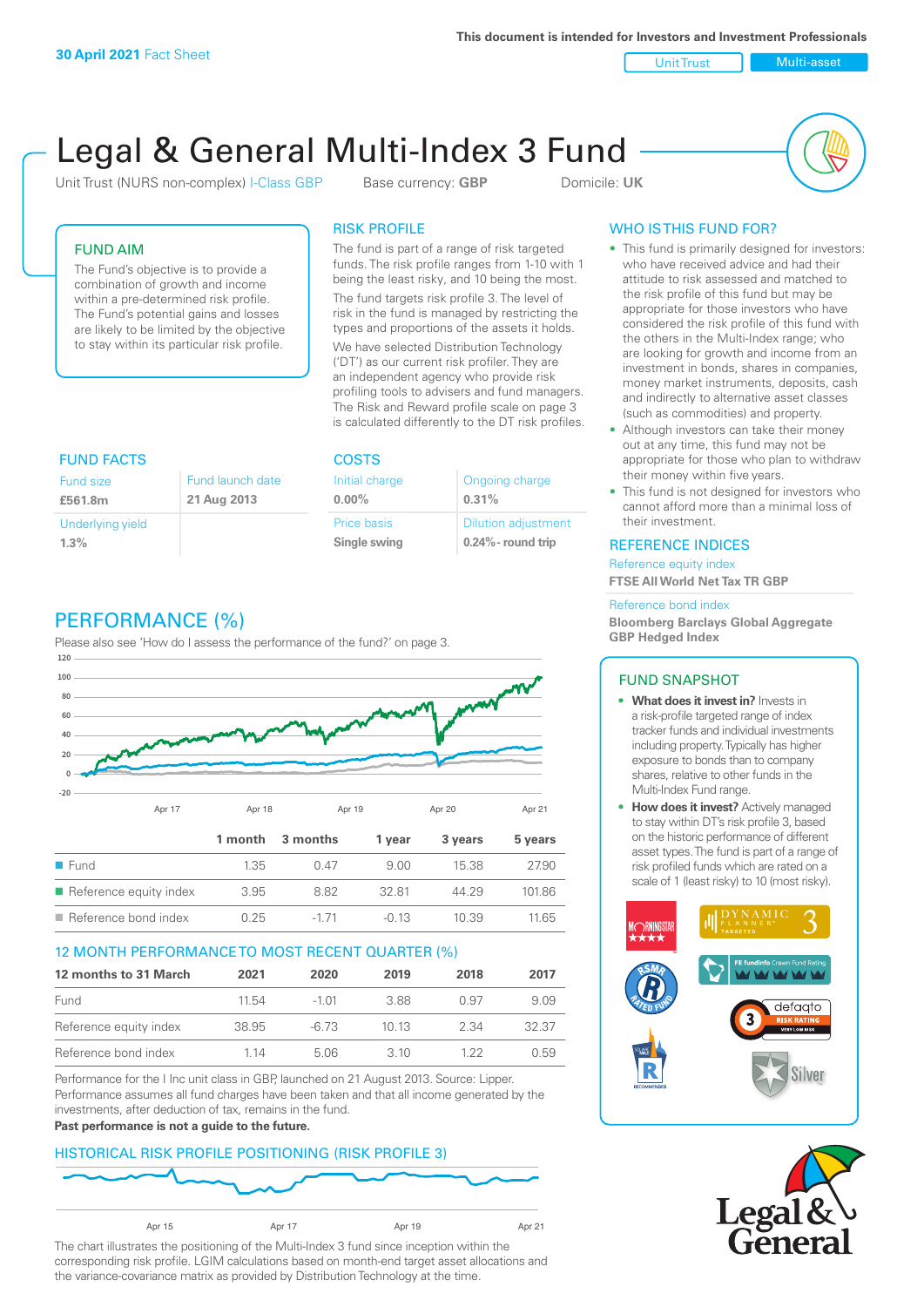# Legal & General Multi-Index 3 Fund

Unit Trust (NURS non-complex) I-Class GBP

# PORTFOLIO BREAKDOWN

All data source LGIM unless otherwise stated. Totals may not sum due to rounding.





#### FUND MANAGERS

The fund managers have responsibility for managing the multi-index fund range. They are part of the Multi-Asset Funds (MAF) team in LGIM. This team focuses on designing and managing multi-asset funds that are tailored to match the specific objectives of various client types. The team sits within a wider Asset Allocation team which combines both depth of experience with a broad range of expertise from different fields, including fund management, investment consulting and risk management roles.

# TOP 10 HOLDINGS (%)

| Cash                                                   | 15.5 |
|--------------------------------------------------------|------|
| L&G All Stocks Gilt Index Trust                        | 8.5  |
| L&G Sterling Corporate Bond Index Fund                 | 8.5  |
| <b>LGIM Global Corporate Bond Fund</b>                 | 7.0  |
| L&G UK Index Trust                                     | 5.0  |
| L&G US Index Trust                                     | 4.8  |
| L&G Japan Index Trust                                  | 3.5  |
| L&G Global Infrastructure Index Fund                   | 3.5  |
| L&G High Income Trust                                  | 3.0  |
| L&G Emerging Markets Government Bond (US\$) Index Fund | 2.5  |